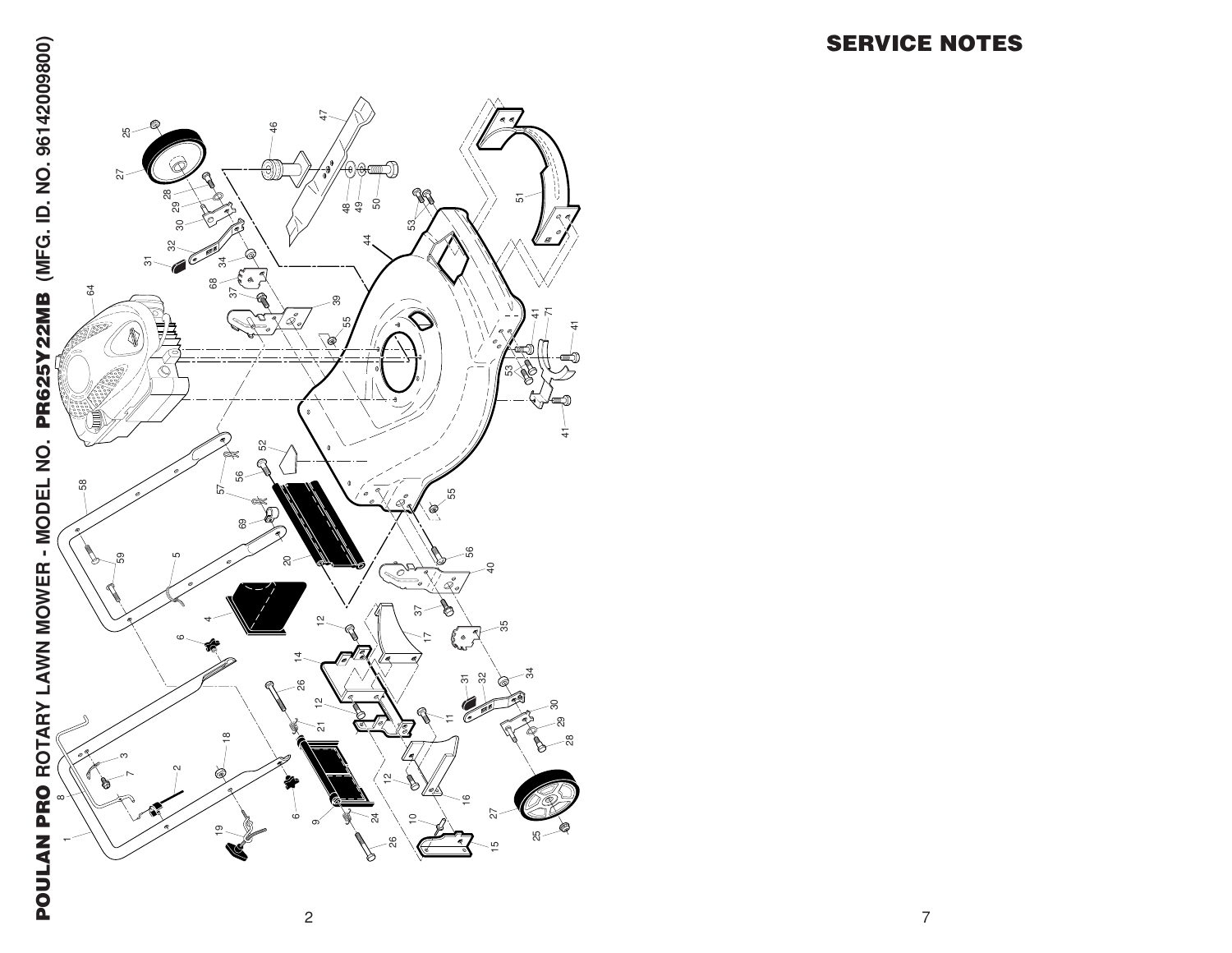| <b>DESCRIPTION</b>    | Kit, Front Baffle                      | (Includes Key Number 53)  | Danger Decal                | Screw, Serrated,          | Type TT 1/4-20                                                                               | Nut, Hex 3/8-16   | Hinge Screw 1/4-20 x 1-1/4   | Hairpin Cotter  | Lower Handle       | Handle Bolt                                  | Engine, Briggs & Stratton,  | Model Number 122M02-1619- | 盂                           |                             |                            | Wheel Adjusting Bracket, LH | Clip, Cable                                                  | Belt Keeper                | Warning Decal (not shown) | Operator's Manual, English | Operator's Manual, French | Repair Parts Manual      |                          |                        |
|-----------------------|----------------------------------------|---------------------------|-----------------------------|---------------------------|----------------------------------------------------------------------------------------------|-------------------|------------------------------|-----------------|--------------------|----------------------------------------------|-----------------------------|---------------------------|-----------------------------|-----------------------------|----------------------------|-----------------------------|--------------------------------------------------------------|----------------------------|---------------------------|----------------------------|---------------------------|--------------------------|--------------------------|------------------------|
| PART<br>$\frac{1}{2}$ | 532 17 00-31                           |                           | 532 40 47-63                | 817 60 04-06              |                                                                                              | 8739306-00        | 532 08 86-52<br>532 05 17-93 |                 | 532 43 45-14       | 532 19 15-74                                 |                             |                           |                             |                             |                            | 532 41 06-23                | 532 19 79-91                                                 | 532 42 90-01               | 532 40 47-64              | 532 19 37-33               | 532 19 37-36              | 532 44 58-37             |                          |                        |
| KEY<br>NO.            | 51                                     |                           | 52                          | 53                        |                                                                                              | 55                | 56                           | 57              | 58                 | 59                                           | 64                          |                           |                             |                             |                            | 68                          | 69                                                           |                            |                           |                            |                           |                          |                          |                        |
| <b>DESCRIPTION</b>    | Nut, Hex, Flanged                      | Bolt, Rear Door           | Wheel & Tire Assembly, Rear | Bolt, Shoulder 3/8-16 x 1 | Washer, Belleville                                                                           | Axle Arm Assembly | Selector Knob                | Selector Spring | Spacer             | Wheel Adjusting Bracket, RH                  | Screw, Sems, Thread Cutting | $5/16 - 18 \times 3/4$    | Handle Bracket Assembly, LH | Handle Bracket Assembly, RH | Screw, Hex Head, Threaded, | Rolled 3/8-16 x 1-1/8       | Kit, Mower Housing (Includes                                 | Key Numbers 14, 15 and 51) | Blade Adapter / Pulley    | Blade, 22"                 | Washer, Hardened          | Washer, Helical          | Screw, Machine, Hex Head | 3/8-24 x 1-3/8 Grade 8 |
| PART<br>$\frac{1}{2}$ | 532 40 91-48                           | 532 18 41-93              | 532 43 56-91                | 532 17 47-19              | 532 40 16-30                                                                                 | 532 40 78-71      | 532 43 63-48                 | 532 40 64-28    | 532 40 16-29       | 532 41 06-24                                 | 532 42 88-67                |                           | 532 19 70-28                | 532 19 70-27                | 532 15 04-06               |                             | 532 43 16-19                                                 |                            | 532 42 11-76              | 532 40 67-13               | 532 85 10-74              | 532 85 02-63             | 532 85 10-84             |                        |
| KEY<br>NO.            | 25                                     | 88                        |                             | 28                        | 29                                                                                           | SO                | $\overline{5}$               | 32              | 34                 |                                              | 57                          |                           | 39                          | $\overline{a}$              | $\frac{4}{3}$              |                             | $\frac{4}{4}$                                                |                            | 46                        | $\overline{4}$             | $\frac{8}{4}$             | $\frac{9}{4}$            | 50                       |                        |
| <b>DESCRIPTION</b>    | $\overline{\mathsf{e}}$<br>Upper Handl | Engine Zone Control Cable | Bracket, Upstop             | Mulcher Plug              | Wire Tie                                                                                     | Handle Knob       | Screw                        | Control Bar     | Rear Door Assembly | Pop Rivet                                    | Screw, Self-Tapping         | #10-24 x 5/8              | Hex Head.<br>Screw, Hex     | Sems 1/4-20 x 1/2           | Back Plate                 | Side Baffle                 | Discharge Baffle                                             | Rear Baffle                | Keps Locknut 1/4-20       | Rope Guide                 | Rear Skirt                | Door, LH<br>Spring, Rear | Door, RH<br>Spring, Real |                        |
| PART<br>NO.           | 532 42 79-75                           | 532 18 35-67              |                             |                           | 532 12 51-62<br>532 16 66-49<br>532 06 64-26<br>532 19 19-38<br>532 75 06-34<br>532 41 48-06 |                   |                              |                 |                    | 532 40 84-92<br>532 12 84-15<br>532 15 00-50 |                             |                           | 8170604-10                  |                             | 532 19 70-76               | 5324113-34                  | 532 17 71-33<br>532 14 89-41<br>532 13 20-04<br>532 19 47-88 |                            |                           |                            | 53241 31-60               | 532 40 54-21             | 532 40 54-23             |                        |
| KEY<br>NO.            |                                        |                           |                             |                           | <b>- 25456789</b>                                                                            |                   |                              |                 |                    | 57                                           | 3                           |                           | 얻                           |                             | $\overline{4}$             | $\overline{15}$             | 9799                                                         |                            |                           |                            | <b>ន ¤ វ</b>              |                          |                          |                        |

**POULAN PRO** 

**ROTARY LAWN MOWER - MODEL NO. PR625Y22MB (MFG. ID. NO. 96142009800)**

POULAN PRO ROTARY LAWN MOWER - MODEL NO. PR625Y22MB (MFG. ID. NO. 96142009800)

**MPORTANT:** Use only Original Equipment Manufacturer (O.E.M.) replacement parts. Failure to do so could be hazardous, damage your lawn mower and void your warranty.<br>IMPORTANT: Use only Original Equipment Manufacturer (O.E. **IMPORTANT:** Use only Original Equipment Manufacturer (O.E.M.) replacement parts. Failure to do so could be hazardous, damage your lawn mower and void your warranty. **NOTE:** All component dimensions given in U.S. inches. 1 inch = 25.4 mm.